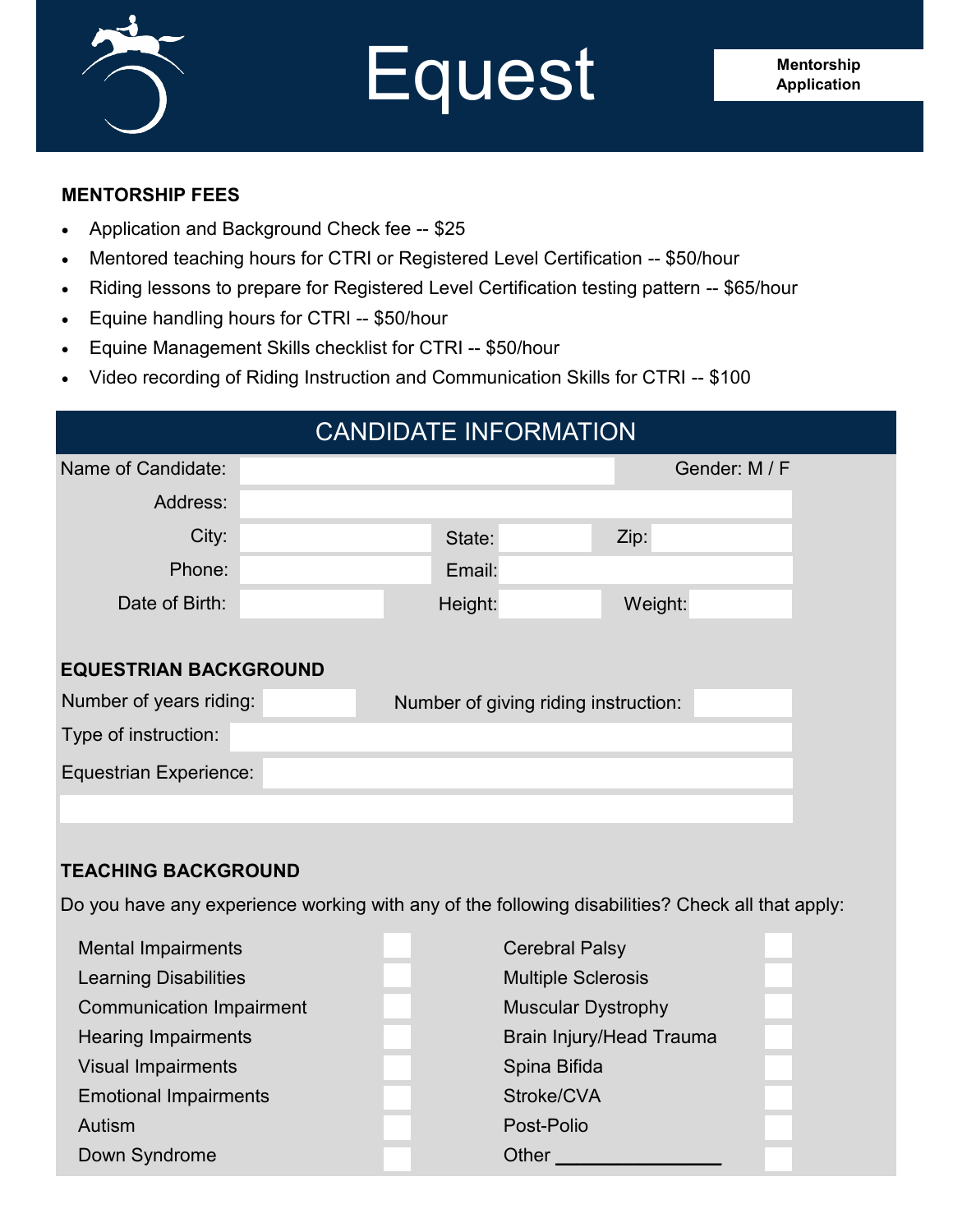# Equest



#### **EMERGENCY CONTACT INFORMATION**

| Name:                            |        |                                                                                                           |
|----------------------------------|--------|-----------------------------------------------------------------------------------------------------------|
| Relationship:                    | Phone: |                                                                                                           |
|                                  |        | Describe any medical condition requiring special precautions or treatment and any medications and dosage: |
|                                  |        |                                                                                                           |
| Please list all known allergies: |        |                                                                                                           |
|                                  |        |                                                                                                           |

## **CONSENT FOR CRIMINAL BACKGROUND CHECK**

#### AUTHORIZATION, WAIVER and INDEMNITY

I (Candidate's name) **\_\_\_\_\_\_\_\_\_\_\_\_\_\_\_\_\_\_\_\_\_\_\_\_\_\_\_\_\_\_**, hereby give permission for Equest to obtain information relating to my criminal history record. The criminal history record, as received from the reporting agencies, may include arrest and conviction data, as well as plea bargains and deferred adjudications. I understand that this information will be used, in part, to determine my eligibility for acting as a STUDENT CAN-DIDATE with Equest. I also understand that, as long as I remain with Equest, the criminal history records check may be repeated at any time. I understand that I will have an opportunity to review the criminal history report and a procedure is available for clarification if I dispute the record as received.

I, the Applicant named above, do, for myself, my heirs, executors, and administrators, hereby remise, release, and forever discharge and agree to indemnify and hold harmless Equest and each of their officers, directors, employees, and agents from and against any and all causes of action, suits, liabilities, costs, debts, and sums of money, claims, and demands whatsoever, and any and all related attorney's fees, court costs, and other expenses resulting from the investigation of my background in connection with my application to become a STUDENT CANDIDATE in Equest's certification process.

|                                   | Date: __________________                                                                               |  |  |
|-----------------------------------|--------------------------------------------------------------------------------------------------------|--|--|
|                                   | All information listed below is required to complete a background check and will be kept confidential. |  |  |
|                                   |                                                                                                        |  |  |
|                                   |                                                                                                        |  |  |
|                                   | Driver's License State: _________                                                                      |  |  |
|                                   |                                                                                                        |  |  |
| Previous Address/Number of Years: |                                                                                                        |  |  |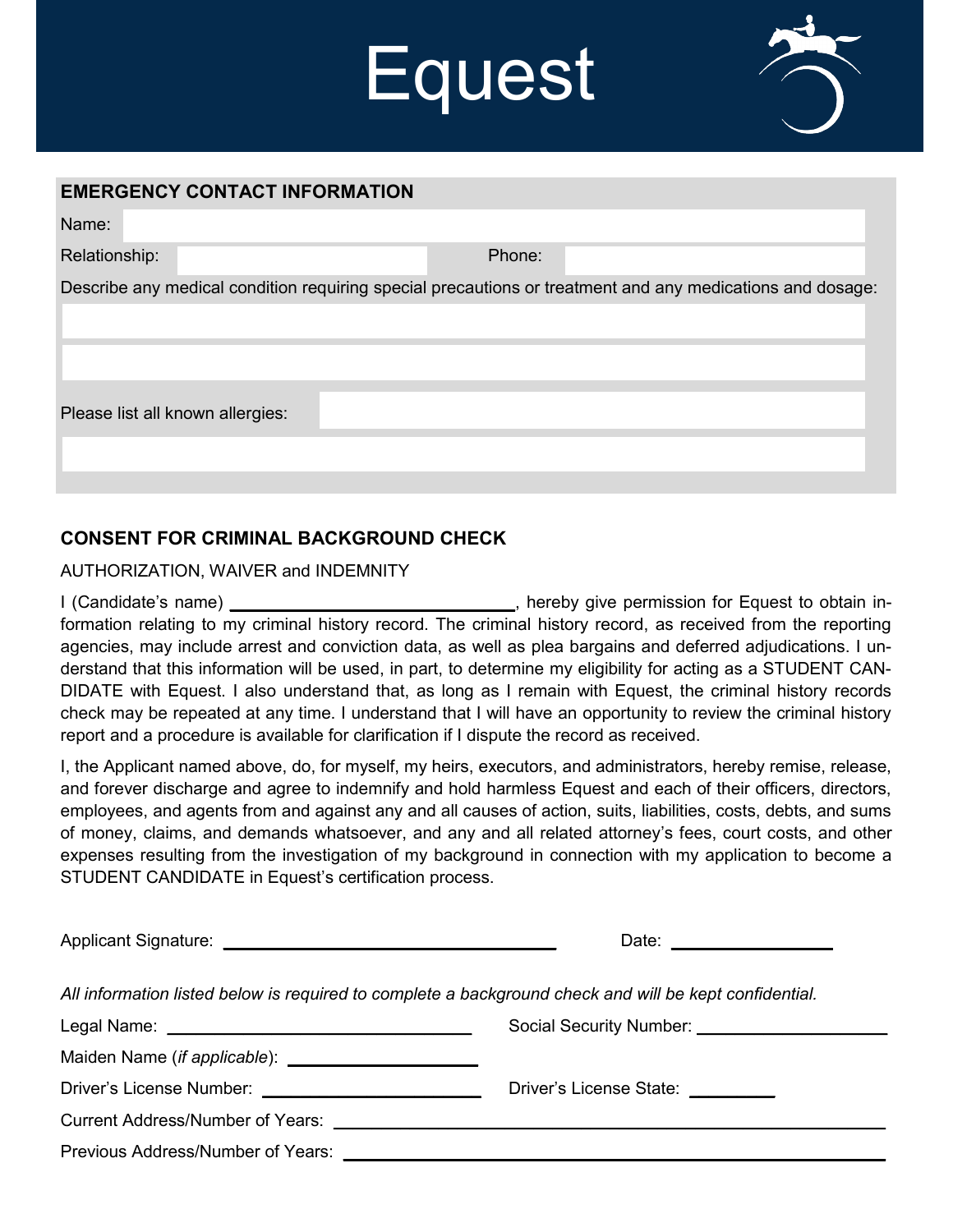

# **Equest** AGREEMENT (1

#### **CONSENT FOR PHOTOGRAPHY**

For valuable consideration given and which is hereby acknowledge, the Candidate named in this application hereby grants Equest permission to take, or have taken, still and moving photographs and films, including television pictures, of the Candidate, and consents and authorizes Equest, its advertising agencies, news media, and any other persons interested in Equest and its work, to use and reproduce such photographs, films or pictures, and to circulate and publicize the same by all means, including, without limiting the generality of the foregoing, newspapers, television media, brochures, pamphlets, instructional materials, books, and clinical materials.

With respect to the foregoing matters, no inducements or promises have been made to secure this signature to this release other than the intention of Equest to use, or cause to be used, such photographs, films, and pictures for the primary purpose of promoting Equest and its work.

Please check one of the following boxes to indicate your consent or non-consent of the photo release:

Consent Non-Consent

#### **SOCIAL MARKETING POLICY**

In the area of social media (print, broadcast, digital, online), the following guidelines apply in the use of social media for our Candidates:

- 1. Should you decide to create a personal blog or website, be sure to provide a clear disclaimer that the views expressed in the blog are the author's alone and do not represent the views of Equest Therapeutic Horsemanship.
- 2. All information published at any Candidate blog should comply with Equest's confidentiality policy. This also applies to comments posted on other social networking sites, blogs, and forums.
- 3. Your online presence can reflect on Equest. Be aware that your comments, posts, or actions captured via digital or film images can affect the image of Equest.
- 4. Do not use any Equest logos or trademarks without written consent.

I hereby confirm that I have read and understand the Social Media policy of Equest Therapeutic Horsemanship.

#### **CONFIDENTIALITY AGREEMENT**

The undersigned Candidate acknowledges that in the course of being mentored, the Candidate may receive and have access to information and records of Equest clients, volunteers, and donors including but not limited to medical records, diagnoses, progress reports, and financial statements.

The Candidate hereby agrees to hold such information in confidence and not to divulge the information to any person except as directed by Equest. The Candidate also further agrees that written materials in the client, volunteer, or donor's files will be maintained in confidence and not removed from such files.

**\_\_\_\_\_\_\_\_\_\_\_\_\_\_\_\_\_\_\_\_\_\_\_\_\_\_\_\_\_\_\_\_\_\_\_\_\_\_\_\_\_\_\_\_\_\_\_\_\_\_\_\_\_\_\_\_\_\_\_\_\_\_\_\_ \_\_\_\_\_\_\_\_\_\_\_\_\_\_\_\_\_\_\_\_\_\_\_\_\_\_\_**